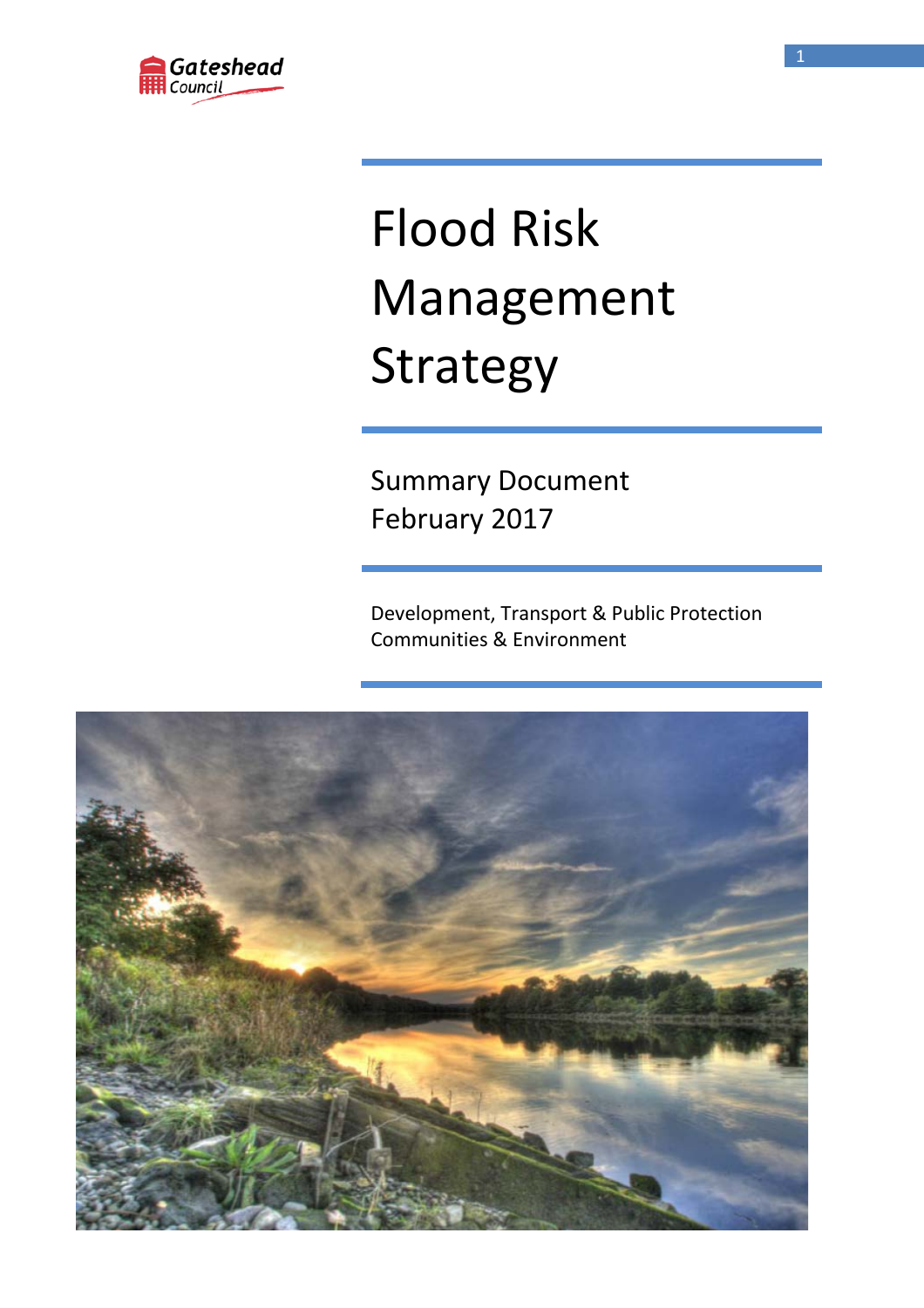

#### **Prepared by:**

Gateshead Council Development, Transport & Public Protection

#### **For further information, please contact:**

Highway & Flood Risk Management Team Communities & Environment Civic Centre Regent Street Gateshead NE8 1HH

**Tel:** 0191 433 3125 **Email:** flooding@gateshead.gov.uk **Online:** [www.gateshead.gov.uk/flooding](http://www.gateshead.gov.uk/flooding)

**Cover Image:** Ryton Willows by Carl Hodgson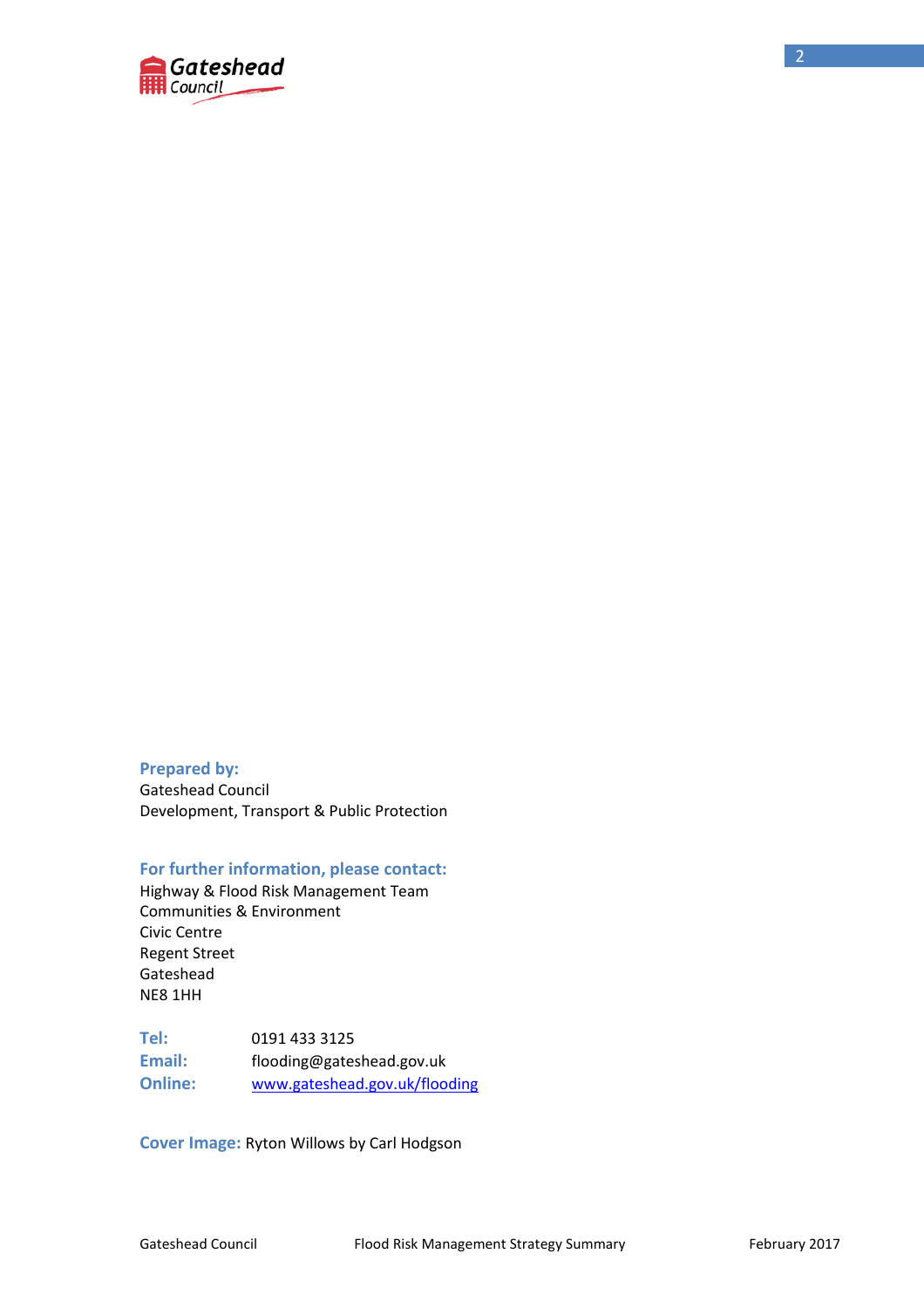

## **Revision Table**

| <b>Version</b> | Date     | <b>Amendments</b>                                                                  |
|----------------|----------|------------------------------------------------------------------------------------|
| Version 1      | 13/01/16 | Amended for internal consultation                                                  |
| Version 2      | 22/03/16 | Amended following comments from internal consultation and<br>policy advisory group |
| Version 3      | 24/03/16 | Layout & grammar amendments for public consultation                                |
| Version 4      | 02/02/17 | Final strategy adopted as approved by Council                                      |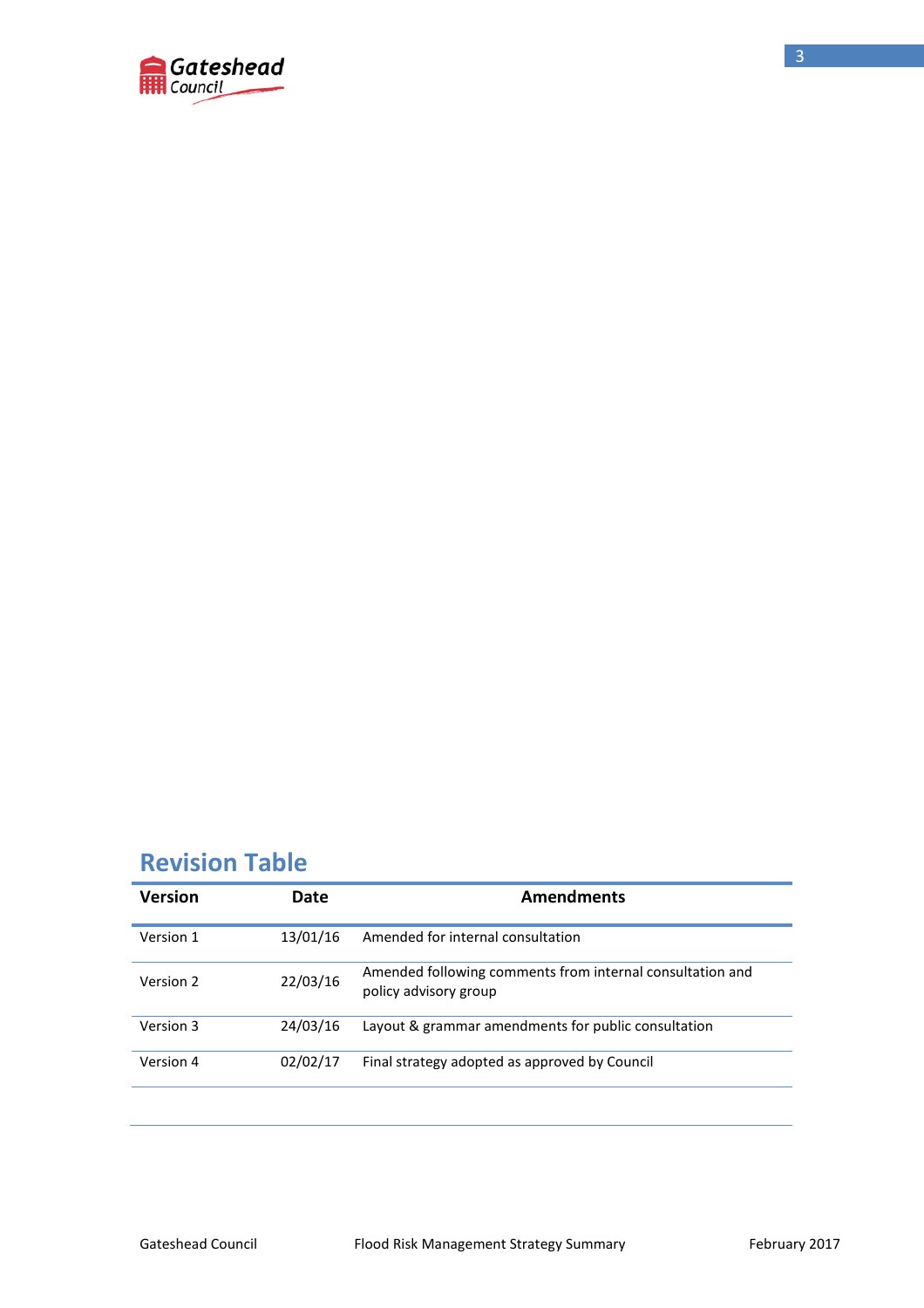

## **Introduction**

Since the introduction of the Flood and Water Management Act 2010 (FWMA) Gateshead Council as the lead local flood authority (LLFA) has a responsibility for managing flood risk within the borough.

The flood risk management strategy (FRMS) outlines the Councils responsibilities as the LLFA and how these are to be delivered through a number of policies. The document also outlines the responsibilities of other risk management parties including Northumbrian Water, the Environment Agency, the highway authority and landowners.

## **Policies and Legislation**

The FRMS takes into consideration national legislation such as the FWMA and the Land Drainage Act 1990 in addition to regional and local policies including the councils Vision 2030 and Core Strategy documents.

While national framework outlines legal responsibilities and duties of LLFA's and others, local documents must also be considered to ensure flood risk does not have a detrimental affect on the borough.

## **Responsibilities of the LLFA**

As the LLFA there are six main duties the council must perform, these are to give a strategic overview of flood risk management and ensure any incidents, or works to reduce the risk of flooding are planned and coordinated between responsible parties:

*a duty to produce a flood risk management strategy;* 

*a duty to cooperate with other RMA's;* 

*a duty to maintain a register of flood risk assets;* 

*a duty to promote sustainable drainage;* 

*a duty to investigate flooding incidents;* 

*power to consent works in ordinary watercourses.* 

In addition to these duties the LLFA are also a statutory consultee of the local planning authority.

#### **Other Council responsibilities**

In addition to the responsibilities the Council has as the LLFA, there are a number of other responsibilities related to flood risk as the highway authority, planning authority and also responsibilities related to emergency planning. These are outlined in the full document and have been taken into consideration when developing the policies within the document.

## **Other responsible parties**

In addition to the Council there are others with responsibilities related to flood risk management, while other risk management authorities such as the Environment Agency and Northumbrian Water have similar responsibilities as the LLFA, landowners also have rights and responsibilities summarised below.

#### **Northumbrian Water (NW)**

Northumbrian Water is the regional water company responsible for the supply of water and management of the public sewer network within the

4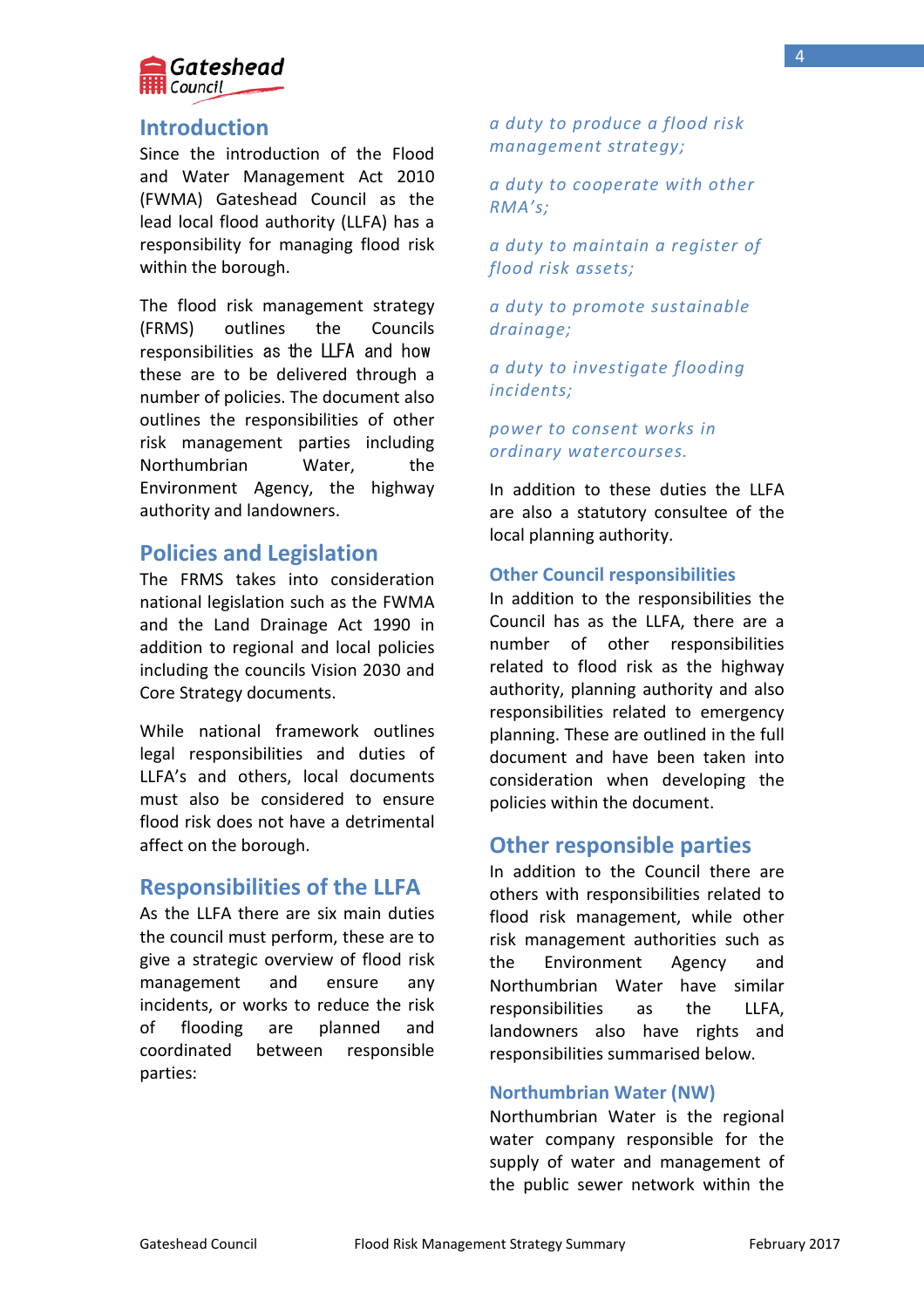

region and has a responsibility to manage flood risk relating to these.

#### **Highway Authority**

The highway authority has the responsibility to drain surface water from the highway. While the majority of adopted highway is the responsibility of Gateshead Council, trunk roads such as the A1 and A194(m) are the responsibility of Highways England.

#### **Environment Agency (EA)**

The Environment Agency is the main body for improving and protecting the environment nationally, including the management of flood risk and the strategic overview of all forms of flooding. They are responsible for the management of flood risk from main rivers and coastal flooding.

#### **Landowners**

Landowners are responsible for managing watercourses, surface water and groundwater through their land. They have a duty to accept natural flow of these and must not deliberately discharge water through channeling or hard standing areas.

## **Objectives of the Strategy**

To meet the responsibilities of the LLFA and Council policies, eight main outcome measures have been identified giving clear direction for the delivery of the strategy and what is required from the Council:

*Work with local communities, stakeholders and developers to deliver sustainable, good value solutions through a variety of funding sources to reduce the risk of flooding.* 

*Take a proactive approach to investigating flooding incidents, raise awareness of the risks and responsibilities associated with flooding.* 

*Develop and sustain a knowledge base on flood risk and sustainable drainage to provide a point of expert advice for local residents, businesses, stakeholders and developers.* 

*Obtain and share information on existing drainage and flood risk assets by developing and maintaining a register of such, ensuring existing infrastructure is correctly maintained and functional.* 

*Work with key partners involved in flood risk in the borough and neighboring authorities to develop sustainable and practical medium term plans.* 

*Ensure flood risk poses minimal impact on critical infrastructure or potential economic growth opportunities.* 

*Ensure Flood Risk poses minimal negative impact on the local and natural environment, encouraging enhancement wherever possible.* 

*Ensure new developments do not have a detrimental effect on the drainage network, encourage sustainable drainage systems and further mitigation measures where required*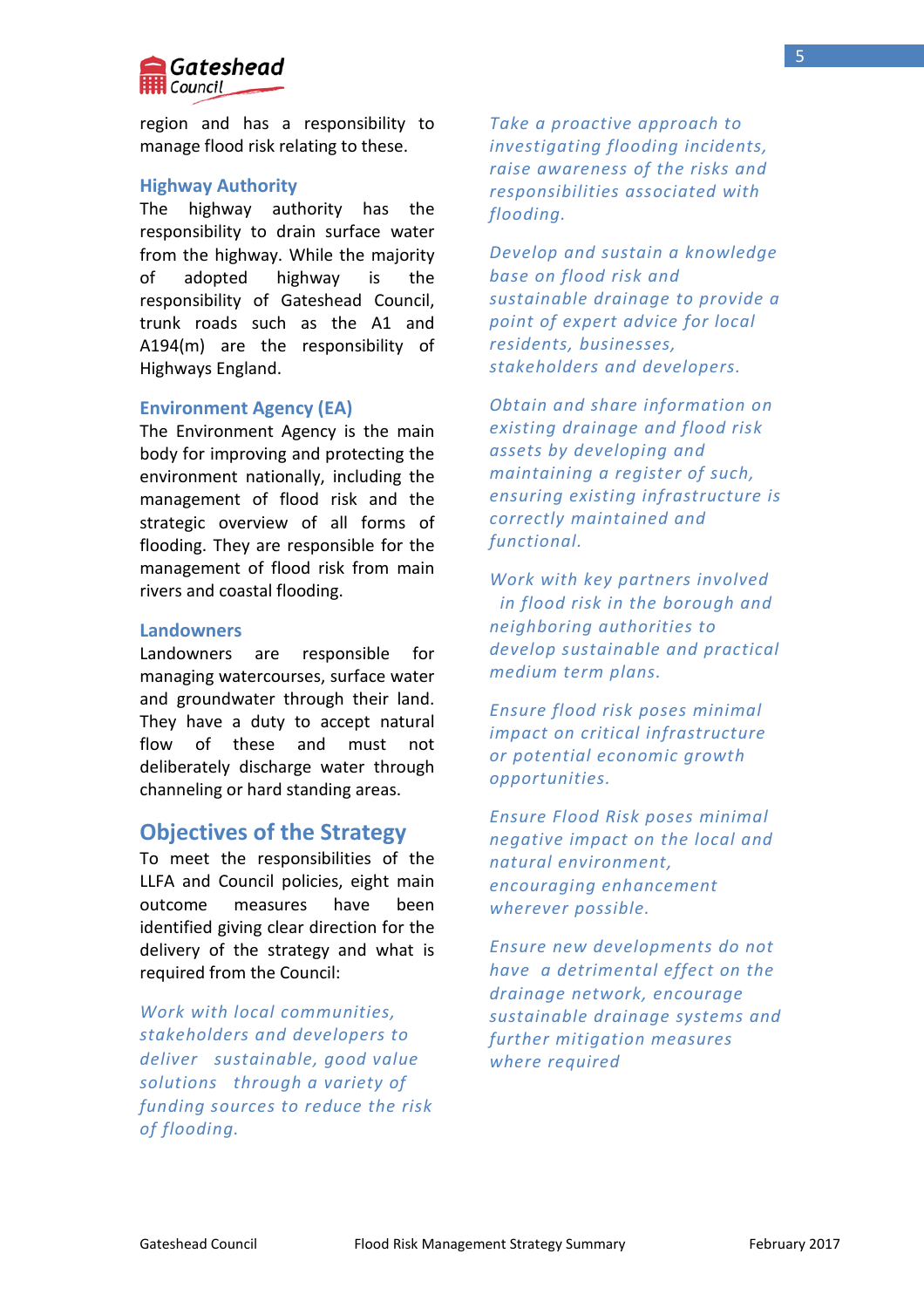

## **Strategy Policies**

To deliver these outcomes there are a total of twenty two policies within the strategy, these fall into four main sub categories and summarised below.

#### **Informing and Investigating**

These policies outline how the Council will raise awareness of flood risk and investigate reported flooding incidents. They have strong involvement with the local community and set a standard for the investigation process:

*Develop Council website and explore the use of social media to give good management information, advice and support* 

*Develop a flooding investigation protocol with a clear and defined reporting system* 

*Undertake work with local communities to raise awareness of flood risk and mitigation methods* 

*Promote proactive flood mitigation approaches and offer informal advice through local media, events and Council buildings* 

*Work with partners to ensure infrastructure and properties are protected against flooding* 

*Raise awareness of flood warning systems, Met Office warning systems and other toolkits available to those potentially at risk from flooding* 

*Ensure Council officers, members and other Council services are aware of the responsibilities of the LLFA and processes* 

*Develop internal knowledge on flood risk management, mitigation methods and other relevant training to deliver a high level of service*

## **Managing Risk, Infrastructure and Assets**

The following policies develop a proactive approach to infrastructure related to flooding and critical risk areas. They involve working with other authorities and help to identify areas most at risk from flooding:

*Work with resilience and emergency services to integrate flood risk into the emergency planning process*

*Develop a flood asset register, determining the ownership responsibility condition and risk of critical infrastructure* 

*Work with other risk management authorities, riparian owners and other responsible parties to develop asset management plans and maintenance cycles* 

*Work with other risk management authorities, riparian owners and other responsible parties to develop asset management plans and maintenance cycles for water courses* 

*Develop a reactive sandbag policy which conforms to the needs of the local resilience forum*